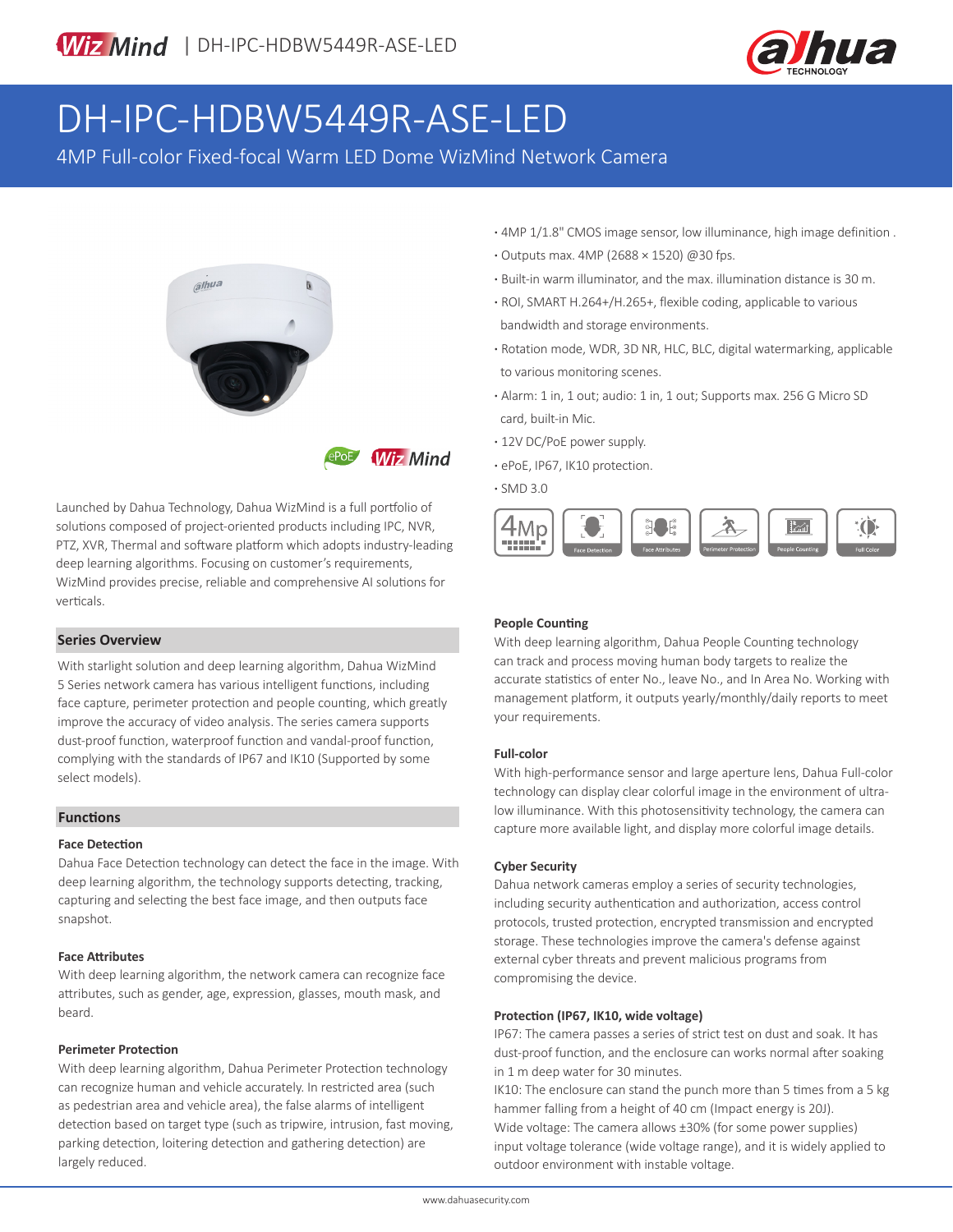## Wiz Mind | DH-IPC-HDBW5449R-ASE-LED

#### **Technical Specification**

| Camera                          |          |                                                                                                             |                     |                               |                                         |
|---------------------------------|----------|-------------------------------------------------------------------------------------------------------------|---------------------|-------------------------------|-----------------------------------------|
| Image Sensor                    |          | 1/1.8" CMOS                                                                                                 |                     |                               |                                         |
| Max. Resolution                 |          | 2688 (H) × 1520 (V)                                                                                         |                     |                               |                                         |
| <b>ROM</b>                      |          | 128 MB                                                                                                      |                     |                               |                                         |
| <b>RAM</b>                      |          | 512 MB                                                                                                      |                     |                               |                                         |
| <b>Scanning System</b>          |          | Progressive                                                                                                 |                     |                               |                                         |
| <b>Electronic Shutter Speed</b> |          | Auto/Manual 1/3 s-1/100,000 s                                                                               |                     |                               |                                         |
| Min. Illumination               |          | 0.0005 Lux@F1.0                                                                                             |                     |                               |                                         |
| S/N Ratio                       |          | > 56 dB                                                                                                     |                     |                               |                                         |
| <b>Illumination Distance</b>    |          | 30 m (98.4 ft)                                                                                              |                     |                               |                                         |
| Illuminator On/Off Control      |          | Auto; Manual                                                                                                |                     |                               |                                         |
| <b>Illuminator Number</b>       |          | 2 (Warm light)                                                                                              |                     |                               |                                         |
| Pan/Tilt/Rotation Range         |          | Pan: 0°-355°<br>Tilt: 0°-80°<br>Rotation: 0°-355°                                                           |                     |                               |                                         |
| Lens                            |          |                                                                                                             |                     |                               |                                         |
| Lens Type                       |          | Fixed-focal                                                                                                 |                     |                               |                                         |
| Lens Mount                      |          | M16                                                                                                         |                     |                               |                                         |
| Focal Length                    |          | 2.8 mm; 3.6 mm                                                                                              |                     |                               |                                         |
| Max. Aperture                   |          | F1.0                                                                                                        |                     |                               |                                         |
| Field of View                   |          | 2.8 mm: Horizontal 107°; Vertical 60°; Diagonal 135°<br>3.6 mm: Horizontal 95°; Vertical 51°; Diagonal 116° |                     |                               |                                         |
| <b>Iris Control</b>             |          | Fixed                                                                                                       |                     |                               |                                         |
| <b>Close Focus Distance</b>     |          | 2.8 mm: 1.6 m (5.2 ft)<br>3.6 mm: 2.6 m (8.5 ft)                                                            |                     |                               |                                         |
| <b>DORI</b><br>Distance         | Lens     | Detect                                                                                                      | Observe             | Recognize                     | Identify                                |
|                                 | $2.8$ mm | 58.2 m<br>(190.9 ft)                                                                                        | 23.3 m<br>(76.4 ft) | 11.6 m<br>$(38.1 \text{ ft})$ | 5.8 <sub>m</sub><br>$(19.0 \text{ ft})$ |
|                                 | 3.6 mm   | 70.3 m<br>(230.6 ft)                                                                                        | 28.1 m<br>(92.2 ft) | 14.1 m<br>(46.3 ft)           | 7.0 <sub>m</sub><br>(23.0 ft)           |
| <b>Smart Event</b>              |          |                                                                                                             |                     |                               |                                         |
| <b>IVS</b>                      |          | Abandoned object; missing object                                                                            |                     |                               |                                         |

| Heat Map                  | Yes |
|---------------------------|-----|
| Professional, intelligent |     |

| IVS (Perimeter Protection) | Tripwire; intrusion; fast moving (the three functions<br>support the classification and accurate detection<br>of vehicle and human); loitering detection; people<br>gathering; parking detection                                                                                             |
|----------------------------|----------------------------------------------------------------------------------------------------------------------------------------------------------------------------------------------------------------------------------------------------------------------------------------------|
| <b>Face Detection</b>      | Face detection; track; snapshot optimization; snapshot;<br>face enhancement; face exposure; face matting setting:<br>face, single inch photo; three snapshot methods: real-<br>time snapshot, optimized snapshot, quality priority<br>snapshot; face angle filter; optimization time setting |

| <b>People Counting</b>   | Support the counting of enter number, leave number<br>and pass number, and displaying and outputting yearly/<br>monthly/daily reports.<br>Support the counting of number in area, and 4 rules<br>configuration. Count number of people or stay time and<br>link alarm.<br>Support queue management, and 4 rules configuration.<br>Count number of people or stay time and link alarm. |
|--------------------------|---------------------------------------------------------------------------------------------------------------------------------------------------------------------------------------------------------------------------------------------------------------------------------------------------------------------------------------------------------------------------------------|
| Intelligent Search       | Work together with Smart NVR to perform refine<br>intelligent search, event extraction and merging to event<br>videos.                                                                                                                                                                                                                                                                |
| Video                    |                                                                                                                                                                                                                                                                                                                                                                                       |
| Video Compression        | H.265; H.264; H.264H; H.264B; MJPEG (Only supported<br>by the sub stream)                                                                                                                                                                                                                                                                                                             |
| Smart Codec              | Smart H.265+/H.264+                                                                                                                                                                                                                                                                                                                                                                   |
| Video Frame Rate         | Main stream: 2688 × 1520 (1 fps-25/30 fps)<br>Sub stream: D1 (1 fps-25/30 fps)<br>Third stream: 1080p (1 fps-25/30 fps)<br>*The values above are the max. frame rates of each stream; for<br>multiple streams, the values will be subjected to the total encoding<br>capacity.                                                                                                        |
| <b>Stream Capability</b> | 3 streams                                                                                                                                                                                                                                                                                                                                                                             |
| Resolution               | 4M (2688 × 1520); 4M (2560 × 1440); 3M (2304 × 1296);<br>1080p (1920 × 1080); 1.3M (1280 × 960); 720p (1280<br>× 720); D1 (704 × 576/704 × 480); VGA (640 × 480); CIF<br>$(352 \times 288/352 \times 240)$                                                                                                                                                                            |
| <b>Bit Rate Control</b>  | CBR/VBR                                                                                                                                                                                                                                                                                                                                                                               |
| Video Bit Rate           | H.264: 3 kbps-20480 kbps<br>H.265: 3 kbps-20480 kbps                                                                                                                                                                                                                                                                                                                                  |
| Day/Night                | Color/B/W                                                                                                                                                                                                                                                                                                                                                                             |
| BLC                      | Yes                                                                                                                                                                                                                                                                                                                                                                                   |
| HLC                      | Yes                                                                                                                                                                                                                                                                                                                                                                                   |
| WDR                      | 140 dB                                                                                                                                                                                                                                                                                                                                                                                |
| <b>White Balance</b>     | Auto; natural; street lamp; outdoor; manual; regional<br>custom                                                                                                                                                                                                                                                                                                                       |
| Gain Control             | Auto; manual                                                                                                                                                                                                                                                                                                                                                                          |
| Noise Reduction          | 3D NR                                                                                                                                                                                                                                                                                                                                                                                 |
| <b>Motion Detection</b>  | OFF/ON (4 areas, rectangular)                                                                                                                                                                                                                                                                                                                                                         |
| Region of Interest (RoI) | Yes (4 areas)                                                                                                                                                                                                                                                                                                                                                                         |
| Defog                    | Yes                                                                                                                                                                                                                                                                                                                                                                                   |
| <b>Image Rotation</b>    | 0°/90°/180°/270°                                                                                                                                                                                                                                                                                                                                                                      |
| Mirror                   | Yes                                                                                                                                                                                                                                                                                                                                                                                   |
| <b>Privacy Masking</b>   | 8 areas                                                                                                                                                                                                                                                                                                                                                                               |
| Audio                    |                                                                                                                                                                                                                                                                                                                                                                                       |
| <b>Built-in MIC</b>      | Yes                                                                                                                                                                                                                                                                                                                                                                                   |
| <b>Audio Compression</b> | PCM; G.711a; G.711Mu; G.726; G.723                                                                                                                                                                                                                                                                                                                                                    |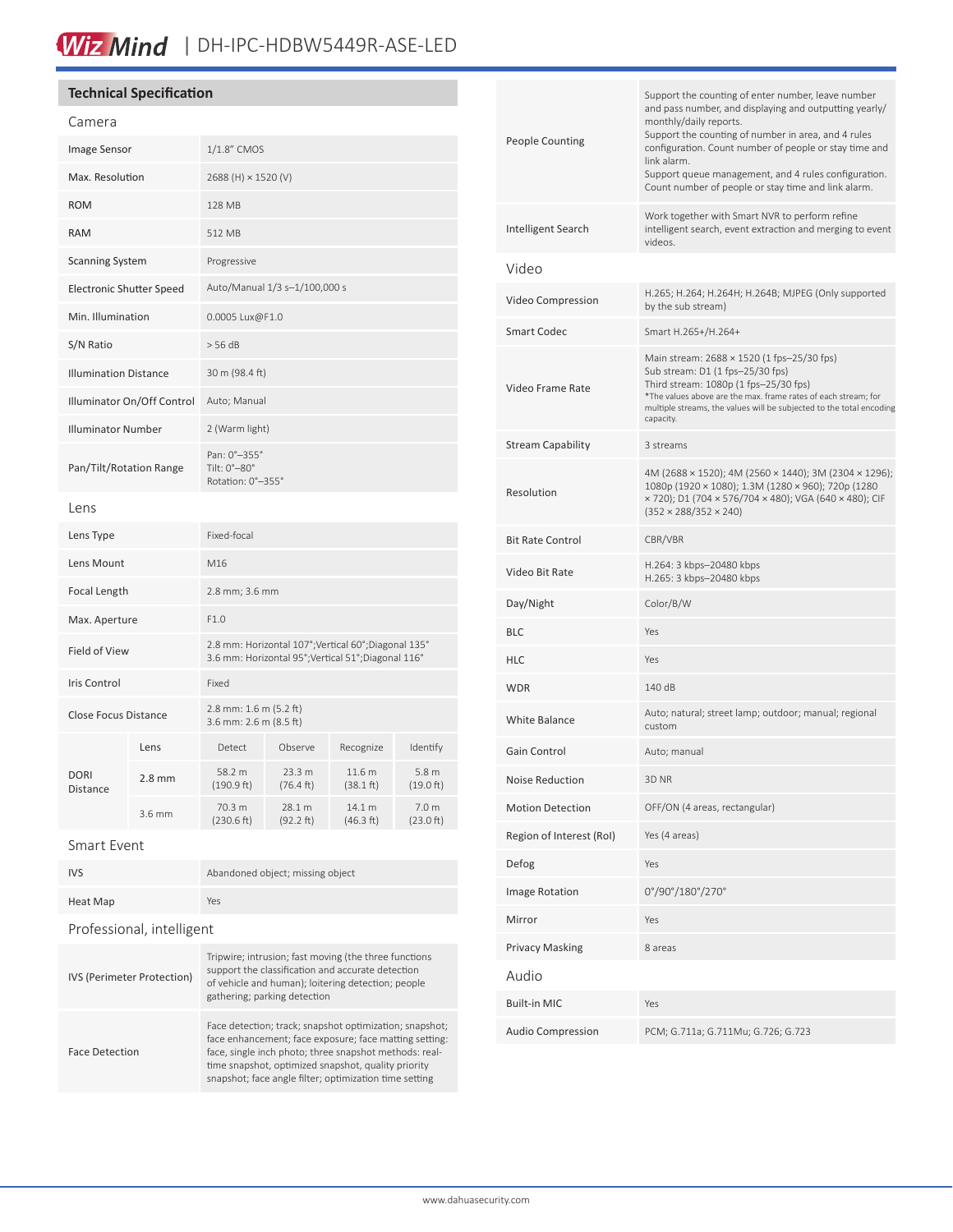| Alarm               |                                                                                                                                                                                                                                                                                                                                                                                                                                                                                    |  |
|---------------------|------------------------------------------------------------------------------------------------------------------------------------------------------------------------------------------------------------------------------------------------------------------------------------------------------------------------------------------------------------------------------------------------------------------------------------------------------------------------------------|--|
| Alarm Event         | No SD card; SD card full; SD card error; network<br>disconnection; IP conflict; illegal access; motion<br>detection; video tampering; scene changing; intrusion;<br>tripwire; abandoned object; missing object; fast moving;<br>parking detection; loitering detection; people gathering;<br>input abnormal detection; intensity change detection;<br>people counting; face detection; people counting in<br>area; stay alarm; people No. exception detection; queue<br>management |  |
| Network             |                                                                                                                                                                                                                                                                                                                                                                                                                                                                                    |  |
| Network Port        | RJ-45 (10/100 Base-T)                                                                                                                                                                                                                                                                                                                                                                                                                                                              |  |
| SDK and API         | Yes                                                                                                                                                                                                                                                                                                                                                                                                                                                                                |  |
| Cyber Security      | Video encryption; configuration encryption; Digest;<br>WSSE; account lockout; security logs; generation and<br>importing of X.509 certification; HTTPS; trusted boot;<br>trusted execution; trusted upgrade                                                                                                                                                                                                                                                                        |  |
| Network Protocol    | IPv4; IPv6; HTTP; HTTPS; TCP; UDP; ARP; RTP; RTSP;<br>RTCP; RTMP; SMTP; FTP; SFTP; DHCP; DNS; DDNS; QoS;<br>UPnP; NTP; Multicast; ICMP; IGMP; NFS; SAMBA; PPPoE;<br>802.1x; SNMP                                                                                                                                                                                                                                                                                                   |  |
| Interoperability    | ONVIF (Profile S/Profile G/Profile T); CGI; Milestone; P2P                                                                                                                                                                                                                                                                                                                                                                                                                         |  |
| User/Host           | 20 (Total bandwidth: 80 M)                                                                                                                                                                                                                                                                                                                                                                                                                                                         |  |
| Storage             | FTP; SFTP; Micro SD card (Support max. 256 G); NAS                                                                                                                                                                                                                                                                                                                                                                                                                                 |  |
| <b>Browser</b>      | IE: IE8 and later<br>Chrome<br>Firefox                                                                                                                                                                                                                                                                                                                                                                                                                                             |  |
| Management Software | Smart PSS; DSS; DMSS                                                                                                                                                                                                                                                                                                                                                                                                                                                               |  |
| Mobile Client       | iOS; Android                                                                                                                                                                                                                                                                                                                                                                                                                                                                       |  |
| Certification       |                                                                                                                                                                                                                                                                                                                                                                                                                                                                                    |  |
| Certifications      | CE-LVD: EN62368-1<br>CE-EMC: Electromagnetic Compatibility Directive<br>2014/30/EU<br>FCC: 47 CFR FCC Part 15, Subpart B<br>UL/CUL: UL60950-1 CAN/CSA C22.2 No.60950-1-07                                                                                                                                                                                                                                                                                                          |  |
| Port                |                                                                                                                                                                                                                                                                                                                                                                                                                                                                                    |  |
| Audio Input         | 1 channel (RCA port)                                                                                                                                                                                                                                                                                                                                                                                                                                                               |  |
| Audio Output        | 1 channel (RCA port)                                                                                                                                                                                                                                                                                                                                                                                                                                                               |  |
| Alarm Input         | 1 channel in: 5mA 3V-5V DC                                                                                                                                                                                                                                                                                                                                                                                                                                                         |  |
| Alarm Output        | 1 channel out: 300mA 12V DC                                                                                                                                                                                                                                                                                                                                                                                                                                                        |  |

Power

Power Consumption

Environment

Power Supply 12V DC (±30%)/PoE (802.3af)/ePoE

Storage Temperature –40 °C to +60 °C (–40 °F to +140 °F)

Protection IP67; IK10

Basic: 2.6 W (12 VDC); 3.2 W (PoE)

VDC); 7.8 W (PoE)

Operating Temperature –40 °C to +60 °C (–40 °F to +140 °F)/Less than 95% RH

Max. (H.265 + 3 streams + intelligence + LED): 7 W (12

#### Structure

| Casing                    | Metal                                                    |
|---------------------------|----------------------------------------------------------|
| <b>Product Dimensions</b> | 94 mm $\times$ $\phi$ 122 mm (3.7" $\times$ $\phi$ 4.8") |
| Net Weight                | 712.9 g (1.6 lb)                                         |
| Gross Weight              | 986 g (2.2 lb)                                           |

### **Ordering Information**

| <b>Type</b>               | Model                               | Description                                                             |
|---------------------------|-------------------------------------|-------------------------------------------------------------------------|
| 4MP<br>Camera             | DH-IPC-HDBW5449RP-ASF-<br>LED-0280B | 4MP Full-color Fixed-focal Warm LFD<br>Dome WizMind Network Camera, PAL |
|                           | DH-IPC-HDBW5449RP-ASF-<br>LED-0360B | 4MP Full-color Fixed-focal Warm LFD<br>Dome WizMind Network Camera, PAL |
|                           | IPC-HDBW5449RP-ASF-LFD-<br>0280B    | 4MP Full-color Fixed-focal Warm LFD<br>Dome WizMind Network Camera, PAL |
|                           | IPC-HDBW5449RP-ASE-LED-<br>0360B    | 4MP Full-color Fixed-focal Warm LED<br>Dome WizMind Network Camera, PAL |
| Accessories<br>(Optional) | <b>PFA137</b>                       | <b>Junction Box Bracket</b>                                             |
|                           | PFA109                              | Mount Adapter                                                           |
|                           | PFB220C                             | <b>Celling Mount Bracket</b>                                            |
|                           | <b>PFM321D</b>                      | 12V DC 1 A Power Adapter                                                |
|                           | LR1002-1ET/1EC                      | Single-port Long Reach Ethernet over<br>Coax Extender                   |
|                           | PFM900-F                            | Integrated Mount Tester                                                 |
|                           | <b>PFM114</b>                       | TLC SD Card                                                             |

www.dahuasecurity.com